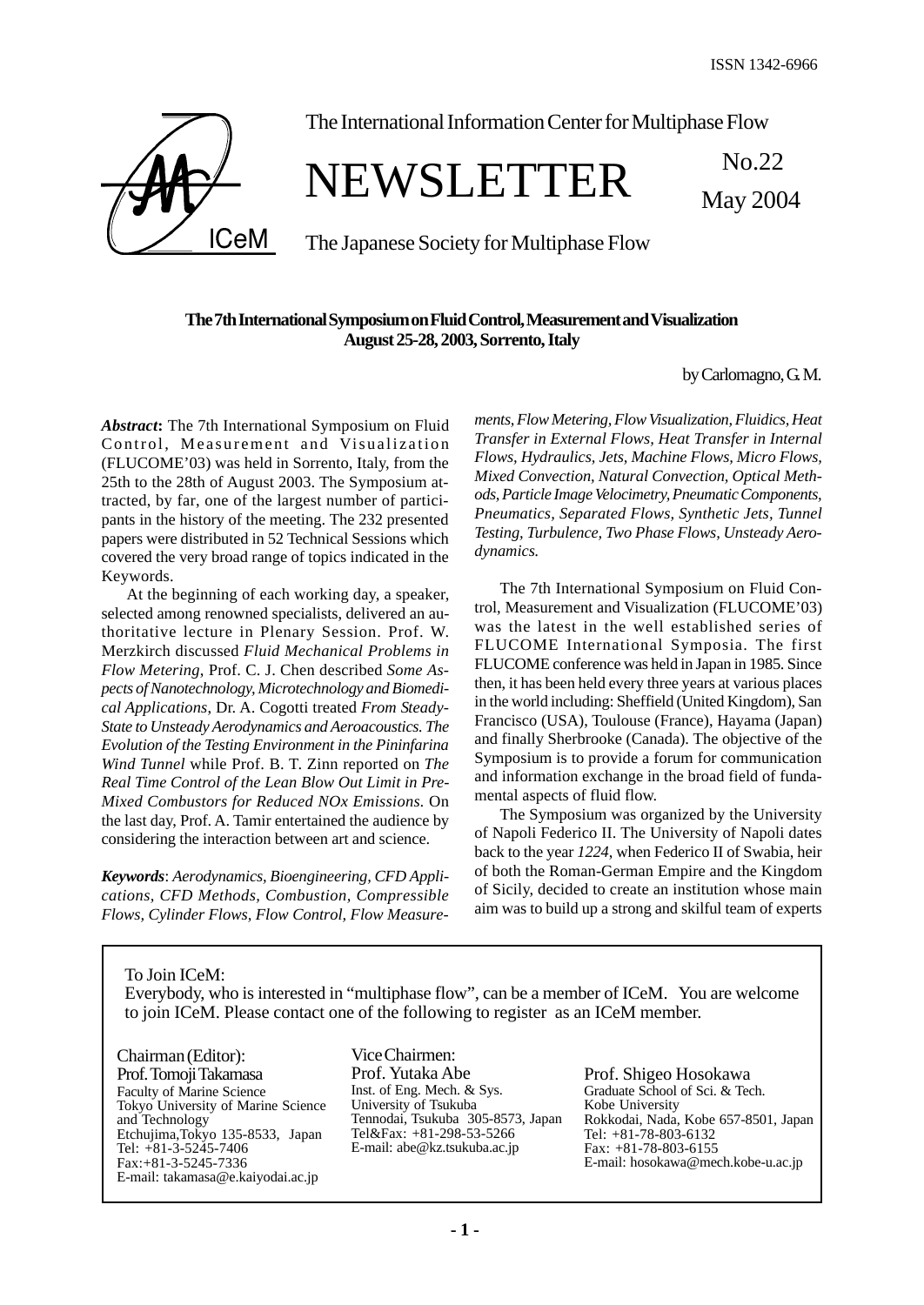to assist in ruling over his huge empire which included Southern and Northern Italy, Switzerland, Austria, Germany, Netherlands, Belgium, Czechoslovakia, Eastern and Southern France.

Federico II, named *marvel of the world* because of his wide knowledge and broad interests, was multilingual from childhood, understanding Latin, Greek, Italian and Sicilian dialects, German, Arab and Hebrew; he was a very clever and stubborn emperor, but also a poet, an amateur philosopher, interested in astrology, geography and science.

FLUCOME'03 was held in Sorrento, Italy, from the 25th to the 28th of August 2003. The 7th Symposium attracted, by far, one of the largest number of participants in the history of the meeting. More than 300 scientists, coming from the five continents and specifically from about 30 countries all over the world, plus over 70 accompanying persons, attended the Symposium. The majority of the participants came from Japan, Italy, United Kingdom, United States of America, Korea, Germany and France.

The success of the Symposium has to be mainly ascribed to the patient work of the members of the International Steering Committee which included many distinguished scientists in the broad field of fluid flow. This is the best opportunity to thank all of them once again.

The popularity of the meeting is a true reflection of the growing importance of fluid flow research and of the ability of its practitioners, as demonstrated by the CD ROM Proceedings (ISBN 0 9533991 4 1) which was edited by me and Prof. Ian Grant of Heriot-Watt University. The Proceedings took full advantage of the powerful electronic image capture and manipulation tools which have lately become available and are now central in the work of many scientists.

In the CD ROM Proceedings, an editorial step forward by using new developments in electronic publishing was taken to give authors the opportunity to present their work in full colour and to include some moving images. Since the fluid flow speciality largely embodies visual observation of dynamic processes, the digital images, gave the opportunity to convey an immediate impression both of the science and the excitement, experienced by the researchers in their individual endeavours. The CD publication clearly illustrated both the high quality of the submission and the blurred position between art and science which the fluid flow research holds.

The use of the electronic communication and media for conference paper submission and program development also allowed for a high level of dialogue between participants and editors making possible, for the resulting proceedings, a degree of homogeneity in paper appearance which normally would be attainable only in a journal environment.

The 237 papers, from many of the world's leading laboratories, which are contained in the CD ROM, are indexed and the full text is searchable for keywords or according to the Symposium Program. An archive copy of the CD is lodged in the National Library of Scotland. Anyone interested in obtaining a copy of the CD ROM Proceedings of FLUCOME'03 may contact: *ian@igrant.demon.co.uk*.

The Symposium actually commenced on Sunday night, August 24, with a warm Welcome Reception, which was held in the Hilton Sorrento Palace Hotel where all the participants had the chance to meet old friends and/or to make new acquaintances.

The Opening Ceremony was held on Monday, August 25, early in the morning, with a hearty welcome from the Dean of the Faculty of Engineering of the University of Naples Federico II, Prof. Vincenzo Naso, who conveyed also the greetings of the Rector of the University.

At the beginning of each working day, a speaker, selected among renowned specialists in different fields of fluid flow, delivered an authoritative lecture in Plenary Session. Prof. Wolfgang Merzkirch of University of Essen discussed *Fluid Mechanical Problems in Flow Metering*, Prof. Ching-Jen Chen of Florida A & M University described *Some Aspects of Nanotechnology, Microtechnology and Biomedical Applications*, Dr. Antonello Cogotti of Pininfarina Industries treated *From Steady-State to Unsteady Aerodynamics and Aeroacoustics. The Evolution of the Testing Environment in the Pininfarina Wind Tunnel* while Prof. Ben T. Zinn of Georgia Institute of Technology reported on *The Real Time Control of the Lean Blow Out Limit in Pre-Mixed Combustors for Reduced NOx Emissions.* On the last day, Prof. A. Tamir of Ben-Gurion University of the Negev entertained the audience by considering *The Interaction Between Art & Science: From Mona Lisa to Einstein*.

Prof. W. Merzkirch addressed two major problems in flow metering, the first one concerning the generation of the signals that are processed to obtain the values of the volumetric flow rate and the second one regarding the performance of a flow meter in a not-fully developed flow. Two examples were discussed in detail.

Prof. C. J. Chen described some aspects of the development in micro systems using magnetic nano particles to detect biological components for medical and clinical use. The magnetic nano particles were encapsulated in a specific protein that mixed in the fluid solution. The advances in micro devices such as micropumps was also treated.

Dr. A. Cogotti reported on the continuous development of the testing environment in the Pininfarina wind tunnel which allows investigations on full scale car models. He treated the problems of having a rolling road under the car, of decreasing the overall tunnel noise so as to perform acoustic measurements and of reproducing the real on-road conditions including a controlled level of turbulence.

Prof. B. T. Zinn discussed an active control sys-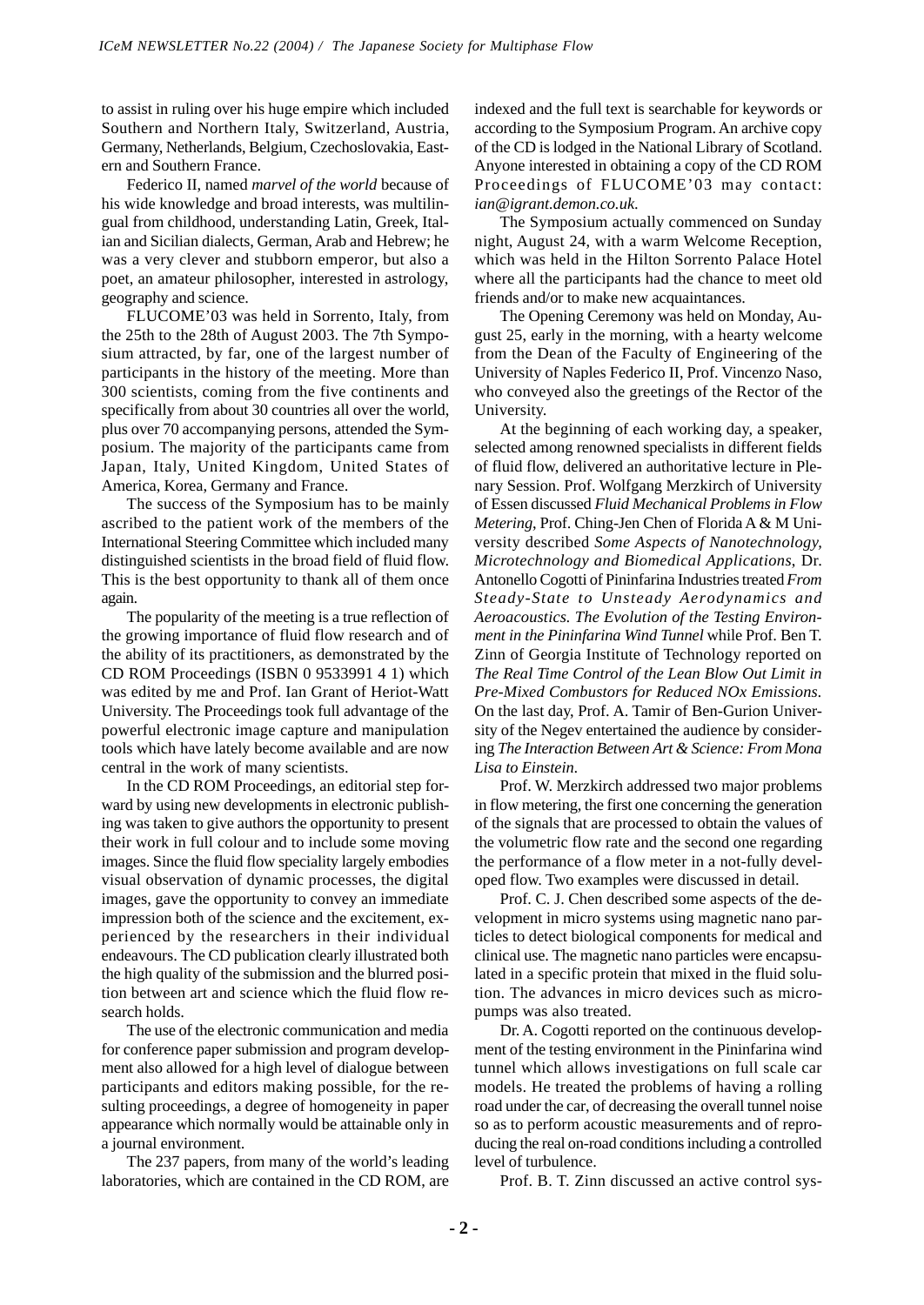tem, to detect lean blow-out precursors and to stabilize the combustor behaviour while maintaining low NOx emissions, based on optical and acoustic measurements. The control redistributes the fuel between the main premixed flow and a pilot injector and can accomodate also variations in flow conditions.

The fifty two Technical Sessions held during the Symposium covered the following topics: *Aerodynamics, Bioengineering, CFD Applications, CFD Methods, Combustion, Compressible Flows, Cylinder Flows, Flow Control, Flow Measurements, Flow Metering, Flow Visualization, Fluidics, Heat Transfer in External Flows, Heat Transfer in Internal Flows, Hydraulics, Jets, Machine Flows, Micro Flows, Mixed Convection, Natural Convection, Optical Methods, Particle Image Velocimetry, Pneumatic Components, Pneumatics, Separated Flows, Synthetic Jets, Tunnel Testing, Turbulence, Two Phase Flows, Unsteady Aerodynamics*.

Finally, on Friday August 29, many participants spent a delightful day cruising in the bays of Naples and Salerno. The yacht departed from Sorrento harbour and, amongst other things, made stops at Faraglioni rocks of Capri, "li Galli" islands and Positano. A "marinara Neapolitan lunch" was served on board.

During its Sorrento assembly, the FLUCOME International Steering Committee decided that, from now on, the Symposium will occur on a biennial basis (i.e. every two years and not every three as it was before) and that the 8th International Symposium will take place in Chengdu, China, from the 22nd to the 25th of August 2005. Chengdu is the capital of Sichuan Province which is the home to giant panda and 85% of these animals are found in the habitat of the northwest mountains of this region.

The Symposium Chairman is Prof. Qing-Ding Wei of Peking University who is already actively working to repeat, if not to improve, the success of Sorrento's meeting. Further information is available by contacting *qdwei@pku.edu.cn*.

Therefore, let me say to all the participants in the 7th Symposium: *Arrivederci in Chengdu on 2005 for the 8th FLUCOME Symposium*.

*Author's Profile*: Giovanni Maria Carlomagno: He became Doctor in Mechanical Engineering (summa cum laude) in 1965, Research assistant at University of Princeton (1967-68), Associate Professor of Physics (1969), Associate professor of Gas Dynamics (1975), Professor of Aerospace and Mechanical Engineering (1986). He chaired over 20 International Meetings, is editor of about 20 books and author of some 250 scientific papers on Aerodynamics, Gasdynamics, Heat transfer, Fluidics, Non-newtonian fluid dynamics, Measurement techniques in thermo-fluid-dynamics, Tethered satellites, Infrared thermography, PIV, Image Processing. He is Member of the Advisory Board of the Pacific Center of Thermal-Fluids Engineering, the Scientific Council of the International Centre for Heat and Mass Transfer and of the Executive Committee of the International Council of Aeronautical Sciences. Member of the Editorial Board of more than 10 International Scientific Journals and Deputy Chairman of the Technical Advisory Committee of the von Karman Institute, he is also the Dean of the Aerospace Engineering School of the University of Naples Federico II.

Prof. Giovanni Maria Carlomagno Università di Napoli Federico II, DETEC Piazzale Tecchio, 80 – 80125 Napoli Italy Tel.: (39) 081 7682178 Fax: (39) 081 2390364 Fax: (39) 081 2390364

# **Report on International Conference on 'Hydrocarbon flow measurement' September 22-24, 2003 - FCRI, Palakkad, Kerala, India**

### by Dr.V.Jayaraman, Convenor

The Conference on the Hydrocarbon flow measurement was held during 22-24 September '03 at FCRI, Palakkad, Kerala, India, organised jointly with the support of M/s Petroleum India International, (PII) Mumbai, India.

This conference has been chosen to disseminate informations on various measurement techniques practiced in hydrocarbon flow industries and to promote an exchange of technical, research & experience within the industries of oil/gas connected to the hydrocarbon, and to serve as a common platform to scientists, engineers & other field engineers.

More than 250 delegates from various countries participated in the conference. More than 50 papers were read during the Conference in 16 technical sessions spread over 3 days. Chairmen of Technical Sessions were formed from flow experts drawn from Hydrocarbon sectors both in India and abroad. There was an exhibition of flow products consisting of 20 Stalls wherein the manufacturers, industries and other flow related agencies had displayed their products which attracted large crowds and response during this conference. On the concluding day, there was a technical panel discussion.

The technical papers were interesting, posed several problems being faced by Hydrocarbon flow industries and most of the papers were applied in nature. This conference has brought users and technologists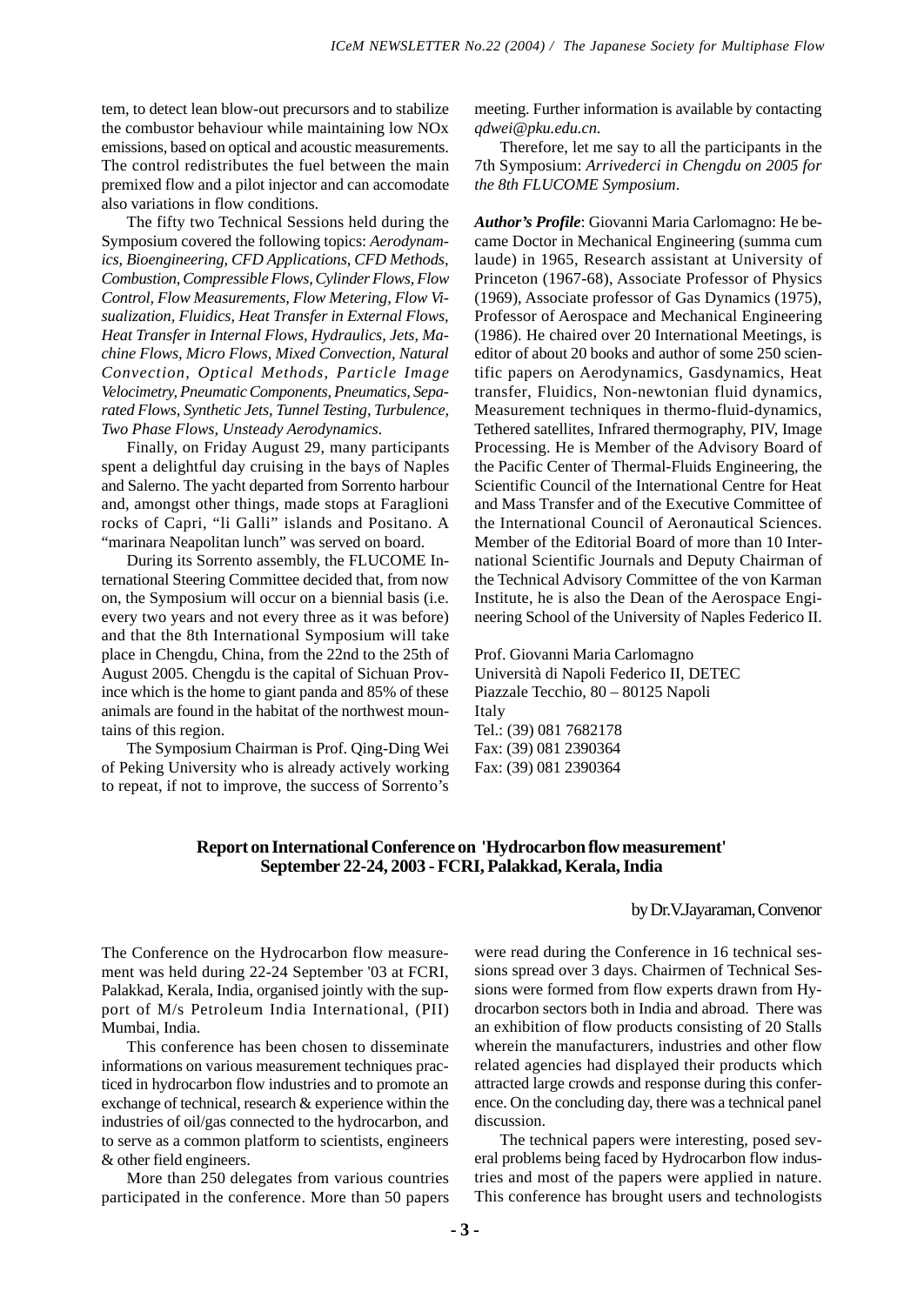working in the flowmetering area together where each presentation attracted lively discussions from the participants. This technical proceedings are available on chargeable basis.

The majority of Delegates were from organisations like ONGC, HPCL, IOCL, BPCL, GAIL and manufacturers of flow products for hydrocarbon industries and all of them were expressing their satisfaction on the arrangements made for the conference, the technical coverage and the interest shown by the participants who had taken part in the technical session etc.

The Technical Panel recommended on the following aspects : The mobile prover for testing accuracy of CNG dispensers used for automotive sectors at various locations. Facility for 60 bar (air/gas) high pressure. Detailed study on the effects of acoustics on performance of flowmeters. More emphasis on the emerging transducer technology of Ultrasonic flowmeter. Closer interaction of FCRI with oil/gas industries. To create awareness amongst the manufacturers/users in hydrocarbon sector about the constant/periodical calibration to ensure accuracy in flowmetering.

Dr. V. Jayaraman, Joint Director, Fluid Control Research Institute (FCRI), Kanjikode West, Palakkad, Kerala, India. Tel : (91)491-2566120. Fax (91)491-2566326 E.mail : fcri@vsnl.com/fluidcontrol@sancharnet.in Web Site : http://www.fcriindia.com



| President                                | T. Ikohagi (Tohoku University)                                                                           |
|------------------------------------------|----------------------------------------------------------------------------------------------------------|
| <b>Vice Presidents</b>                   | M. Aritomi (Tokyo Institute of Technology)<br>K. Mishima (Kyoto University)<br>M. Murase (Hitachi, Ltd.) |
| <b>Chair of Informatics Division</b>     |                                                                                                          |
|                                          | T. Saito (Shizuoka University)                                                                           |
| <b>Chair of General Affairs Division</b> |                                                                                                          |
|                                          | Y. Abe (University of Tsukuba)                                                                           |
| <b>Chair of Planning Division</b>        |                                                                                                          |
|                                          | T. Takamasa (Tokyo University of Marine Science and Technology)                                          |
|                                          | Chair of International Intercourse Division                                                              |
|                                          | A. Tomiyama (Kobe University)                                                                            |
| Executive Office of ISMF.                |                                                                                                          |
|                                          | Gakujyutu Shuppan Insatu Co.                                                                             |
|                                          | 2-14-9 Kasugadenaka, Konohana-ku, Osaka, 554-0022, JAPAN                                                 |
|                                          | Tel: $+81-6-6466-1588$ Fax: $+81-6-6463-2522$                                                            |
|                                          | E-mail: office@jsmf.gr.jp                                                                                |
|                                          | <b>WWW: homepage http://www.jsmf.gr.jp</b>                                                               |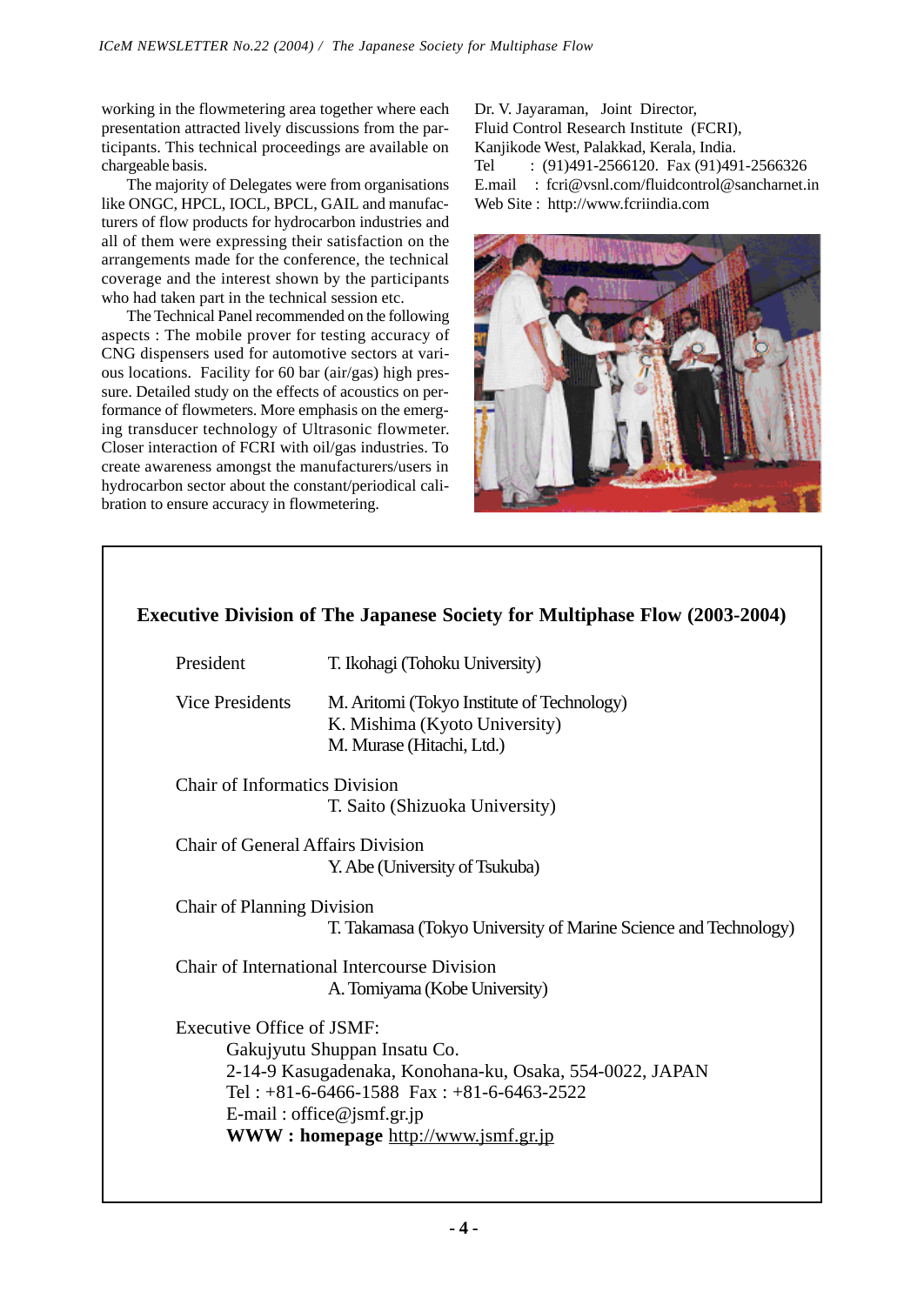# **International Conference on Power Engineering (ICOPE-03) November 9-13, 2003, Kobe, Japan**

by Terushige Fujii

The 6th International Conference on Power Engineering-03, Kobe (ICOPE-03) was held on November 9 to 13 at the International Conference Center Kobe by the Conference Committee organized jointly by the JSME, ASME, and CSPE. The ICOPE was first held in Tokyo in 1993, followed every 2 years by Shanghai(China), Tokyo(Japan), San Francisco(USA), and Xi'an(China).

The papers collected here include those on a broad spectrum of power engineering topics that range from practical approaches for improved operation and maintenance at existing power plants to advanced technologies at leading-edge research facilities. Furthermore, clean energy sources such as windmills and fuel cells are discussed for environmental protection. This program consisted of special lectures, technical sessions, technical tours, and an exhibition. A total of 227 technical presentations were made in six session rooms over a threeday period, featuring presenters from 15 countries. The total number of the attendees was 434, including 77 participans from abroad. In particular, those from China numbered 41.

 The ICOPE-03 proceedings will be bound in three volumes that include all the presentations. The three special lectures were titled "The US Electrical Power Industry - 2003 Perspective" by Mr. William Stenzel, "Pollutants Formation and Control during Coal and Waste Combustion for Power Generation" by Dr. Kefa Cen, and " Power Plants for the 21st Century" by Dr. Shozo Kaneko respectively on behalf of the ASME, CSPE, and JSME. Furthermore, 12 keynote lectures were given at the beginning of the sessions.

Half-day tours were organized to visit the 180 MW LNG-Fired Power Station of the Kansai Electric Power Co., Inc. and the 700 MW Coal-Fired Power Station of Kobe Steel, Ltd. On the last day, 13th November, a full-day technical tour was arranged tby bus to visit the Himeji LNG Terminal of Osaka Gas Co., Ltd, the Himeji No.1 Power Station of the Kansai Electric Power Co., Inc., the Takasago 330 MW Gas Turbine Combined Cycle Power Plant of Mitsubishi Heavy Industries, Ltd., and the Akashi New 20 MW Gas Turbine Cogeneration Plant of Kawasaki Heavy Industries, Ltd. , including a visit to the Himeji Casle (a world cultural heritage site).

 A technical exhibition also was held in the Kobe Chamber of Commerce Industry Hall, which adjoins the International Conference Center Kobe. There were about 25 exhibition booths such as for fuel cells, microgas turbines, and hydrogen generators in addition to the latest power engineering technologies.

Finally, the next 7th conference in the series (ICOPE-05) will take place in the USA in 2005. Even more active partipation is expected.

Terushige Fujii, D. Eng. Chairman of Steering Committee Department of Mechanical Engineering Kobe University Rokkodai-cho, Nad-ku, Kobe 657-8016, Japan Tel&Fax:+81-78-803-6112 E-mail: fujii@mech.kobe-u.ac.jp

# **An Announcement from Editor**

The JSMF gives internet-service for ICMF members.

You can read updated ICeM NEWSLETTER by visiting JSMF homepage

http://www.jsmf.gr.jp/index-en.htm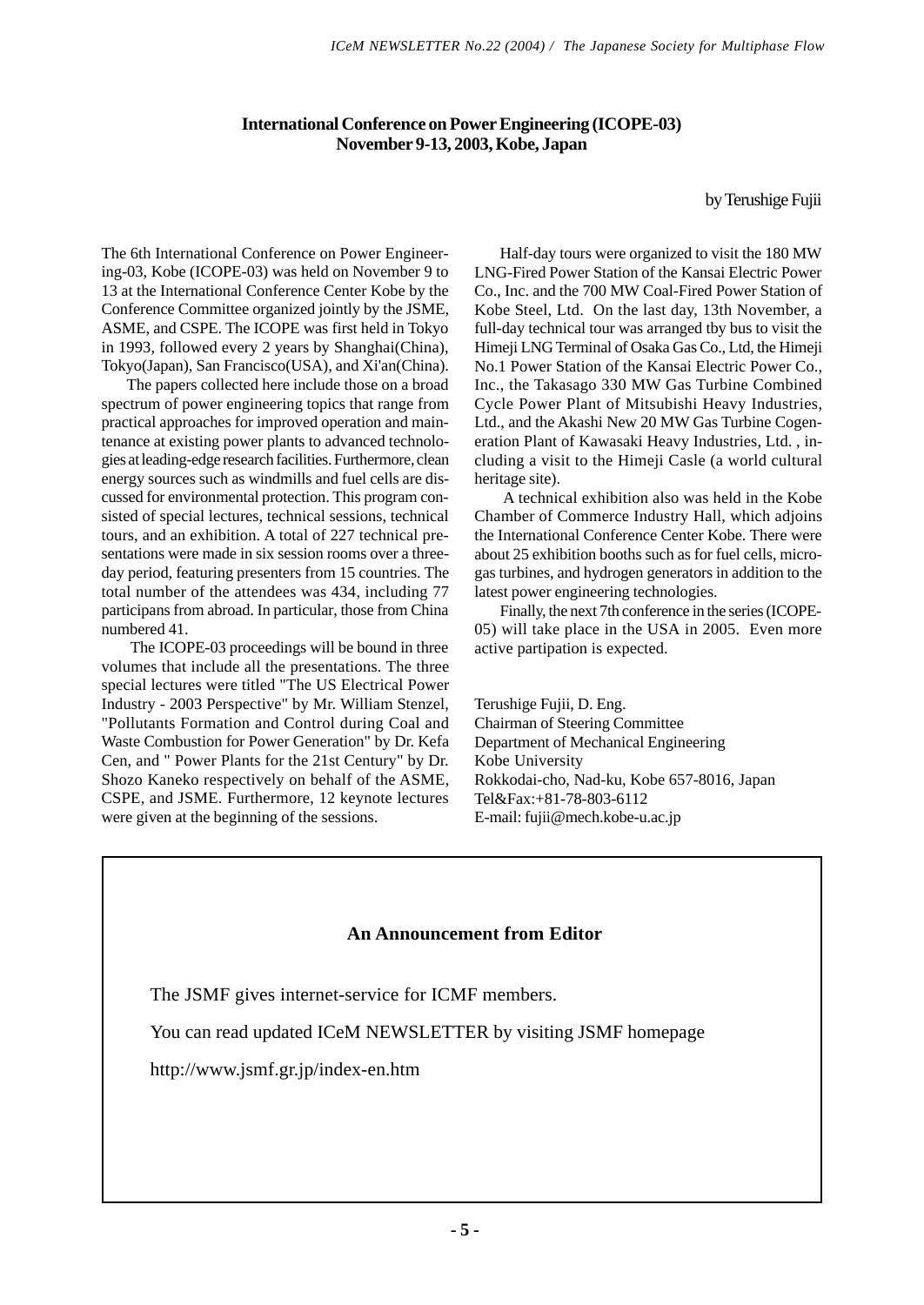# **Future Meetings**

Following list includes Conference Name, Place, Date and Contact.

# **CHT-04: International Symposium on Advances in Computational Heat Transfer**

Kirkenes and Bergen, Norway, April 19-24, 2004 Professors Graham de Vahl Davis Professors Eddie Leonardi School of Mech. & Manuf. Engineering The University of New South Wales Sydney NSW AUSTRALIA 2052 Tel: +61 2 9385 4099 Fax: +61 2 9663 1222 Email: cht04@cfd.mech.unsw.edu.au http://cht04.mech.unsw.edu.au/

## **15th International Symposium on Transport Phenomena (ISTP-15)**

Shangri-La Hotel, Bangkok, Thailand, May 9-13, 2004 Prof. Manabu Iguchi Hokkaido University, Japan Dr. Yasushi Sasaki Acting secretary to the conference chairperson ISTP-15 Division of Materials Science and Engineering, Graduate School of Engineering, Hokkaido University, Sapporo, 060-8628 Japan E-mail: istp-15@eng.hokudai.ac.jp http://rose.hucc.hokudai.ac.jp/~q16648/

### **5th Minsk International Heat and Mass Transfer Forum - MIF-2004**

Minsk, Belarus, Russia, May 24-28, 2004 Dr. O. Martynenko Dr. I. Gurevich A.V.Luikov Heat and Mass Transfer Institute National Academy of Sciences of Belarus 15, P. Brovka St., Minsk, 220072, Belarus Tel: +375 (17) 284-21-36 Fax: +375 (17) 232-25-13 Email: igur@hmti.ac.by http://www.itmo.by/forum/mif5/

# **5th International Conference on Multiphase Flow (ICMF-2004)**

Yokohama Pacifico Conference Center, Yokohama, Japan, May 31- June 3, 2004 Conference Chair Prof. Y. Matsumoto University of Tokyo Email: icmf@jsmf.gr.jp http://www.jsmf.gr.jp/icmf/

# **International Thermal Science Seminar - ITSS**

Grand Hotel Toplice, Bled, Slovenia, June 13-16, 2004 Dr. Art E. Bergles Rensselaer Polytechnic Institute, USA E-mail: abergles@aol.com http://www.ltt.uni-lj.si/itss2004/

# **Second International Conference on Fuel Cell Science, Engineering and Technology**

Rochester, NY, USA, June 14-16, 2004 Dr. Ramesh K. Shah Department of Mechanical Engineering, Rochester Institute of Technology, 76 Lomb Memorial Drive, Rochester, NY 14623- 5604 Tel: (585) 475-7439 Cell: 716-390-9103 Fax: 585-475-7710 E-mail: rkseme@rit.edu http://www.asme.org/events/fuelcell/

# **ASME TURBO EXPO 2004**

Vienna, Austria, June 14-17, 2004 Dr. Sigmar Wittig German Aerospace Center (DLR) Koln, Germany ASME International Gas Turbine Institute 5775-C Glenridge Dr., Suite 115 Atlanta, GA 30328 USA Tel: 1-404-847-0072 Fax: 1-404-847-0151 E-mail: igtiprogram@asme.org http://www.asme.org/igti/events/te2004/ 04committee\_topics.html

### **Second International Conference on Microchannels and Minichannels**

Rochester, NY, USA, June 17-19, 2004 Prof. Satish G. Kandlikar ME Department, R.I.T., Rochester, NY, 14623, USA Tel: (585) 475-6728 Fax: (585) 475-7710 E-mail: sgkeme@rit.edu http://www.asme.org/events/micromini/call.html

# **RAD-04: International Symposium on Radiative Transfer**

Istanbul, Turkey, June 20-25, 2004 Professor M. Pýnar Menguç Department of Mechanical Engineering University of Kentucky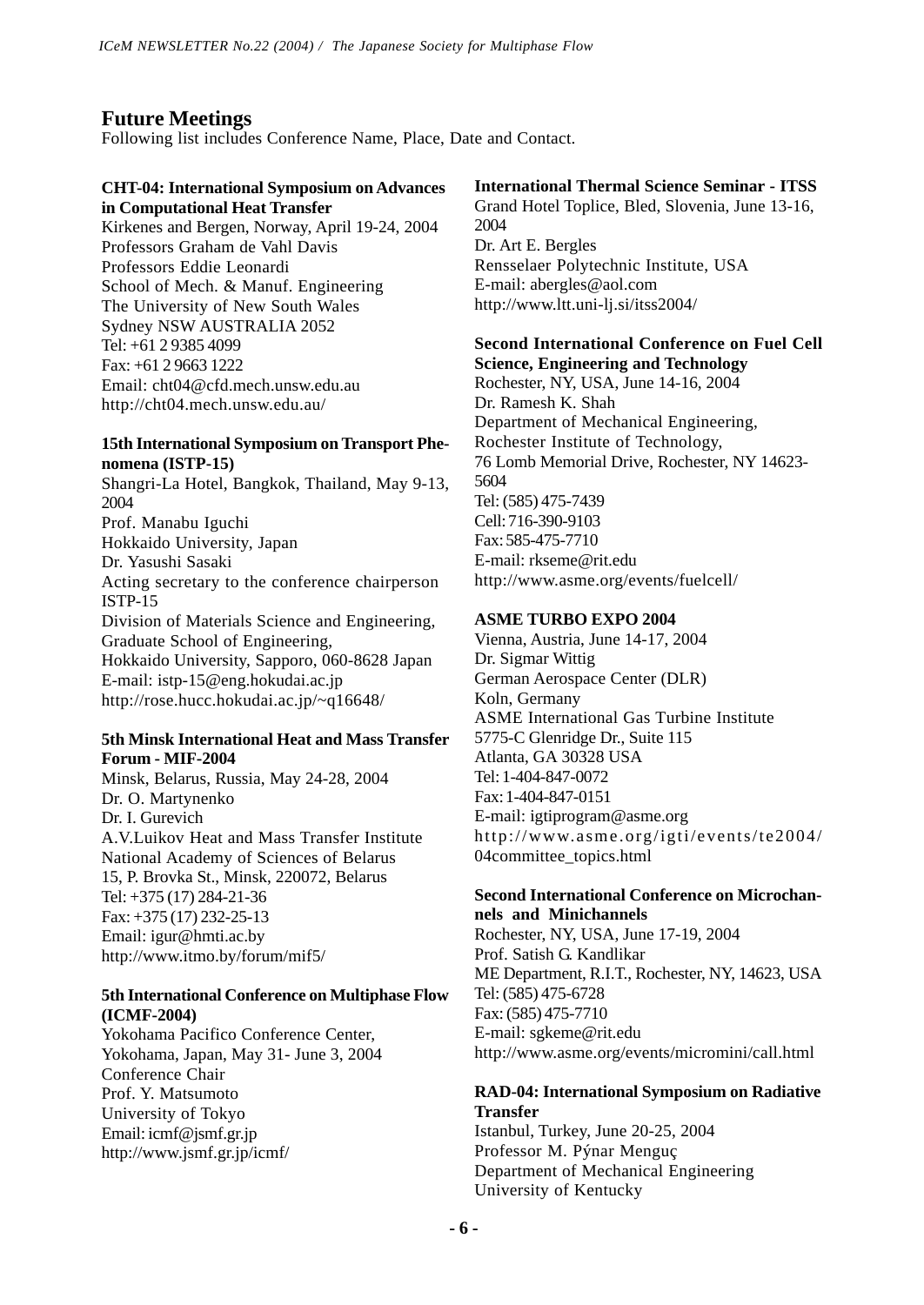Lexington, KY 40506-0108 Tel: +1 859-257- 2673 Fax: +1 859-257-3304 E-mail: menguc@engr.uky.edu Prof. Dr. Nevin Selcuk Department of Chemical Engineering Middle East Technical University 06531 Ankara Turkey Tel: +90-312-210 2603 Fax: +90-312-210 1264 E-mail: selcuk@metu.edu.tr http://www.ichmt.org/Rad-04

### **3rd International Conference on Heat Transfer, Fluid Mechanics and Thermodynamics (HEFAT2004)**

Cape Town, South Africa, June 21-24, 2004 Prof. JP Meyer Department of Mechanical and Aeronautical Engineering University of Pretoria Pretoria, 0002, South Africa Tel.: +27 12 420 2590  $Fax \div 27$  12 362 5124 E-mail: jmeyer@up.ac.za E-mail: hefat2004@mweb.co.za http://www.hefat.com

# **12th International Symposium on Applications of Laser Techniques to Fluid Mechanics**

Lisbon, Portugal, July 12-15, 2004 Prof. Manuel V. Heitor Instituto Superior Tecnico Department of Mechanical Engineering Av. Rovisco Pais 1049-001 Lisboa Codex, Portugal Tel.: 351-21-841 7379 or 841 7732 Fax: 351-21-849 6156 E-mail: llaser@dem.ist.utl.pt E-mail: mheitor@dem.ist.utl.pt Prof. K Hishida Keio University, Japan E-mail: hishida@sd.keio.ac.jp http://in3.dem.ist.utl.pt/lxlaser2004/

# **The First Cappadocia Mechanical Engineering Symposium (CMES-04)**

Nigde, Turkey, July 14-16, 2004 Prof. Ibrahim Dincer School of Manufacturing Engineering University of Ontario Institute of Technology 2000 Simcoe Street North Oshawa, Ontario L1H 7K4, Canada Tel: 905-721-3111 (Ex: 2573) Cell: 905-441-2229 Fax: 905-721-3140

E-mail: Ibrahim.Dincer@uoit.ca http://cmes.nigde.edu.tr/

# **2nd Conference on Interfacial Fluid Dynamics and Processes in Physico Chemical Systems** Brussels, Belgium, July 14-17, 2004 Prof. Valentina Shevtsova The Free University of Brussels, MRC, av. F.D. Roosevelt 50, CP165/62 B-1050 Brussels, Belgium Tel.: +32 2 650 30 24 Fax: +32 2 650 31 26 E-mail: vshev@ulb.ac.be Prof. Dietrich Schwabe I. Physikalisches Institut der Justus-Liebig Universitaet Heinrich-Buff-Ring 16 D-35392 Giessen GERMANY Tel.: +49 (0) 641 99 33150 Fax: +49 (0) 641 99 33119 E-mail: Dietrich.Schwabe@exp1.physik.unigiessen.de Prof. Ranga Narayanan 404 Chemical Engineering Building Department of Chemical Engineering, University of Florida, Gainesville, Florida 32611 USA Tel.: +1 (352) 392-9103 Fax: +1 (352) 392-6219 E-mail: ranga@che.ufl.edu http://www.ulb.ac.be/polytech/mrc/ima2.html

## **Microscale Heat Transfer-Fundamentals and Applications in Biological and Microelectromechanical Systems**

Cesme, Izmir, Turkey, July 18-30, 2004 Dr. Sadik Kakac Department of Mechanical Engineering University of Miami Coral Gables, FL 33124, USA Tel: 305 310-2081 fax: 305 284-2580 Email: c.quintanillaaurich@umiami.edu http://www.ichmt.org/NATO-ASI04

# **International Summer School Thermodynamic Optimization and Constructal Design**

Yildiz University, Istanbul, Turkey, July 19-21, 2004 Prof. Hasan Heperkan Yildiz Technical University Turkey Email: heperkan@yildiz.edu.tr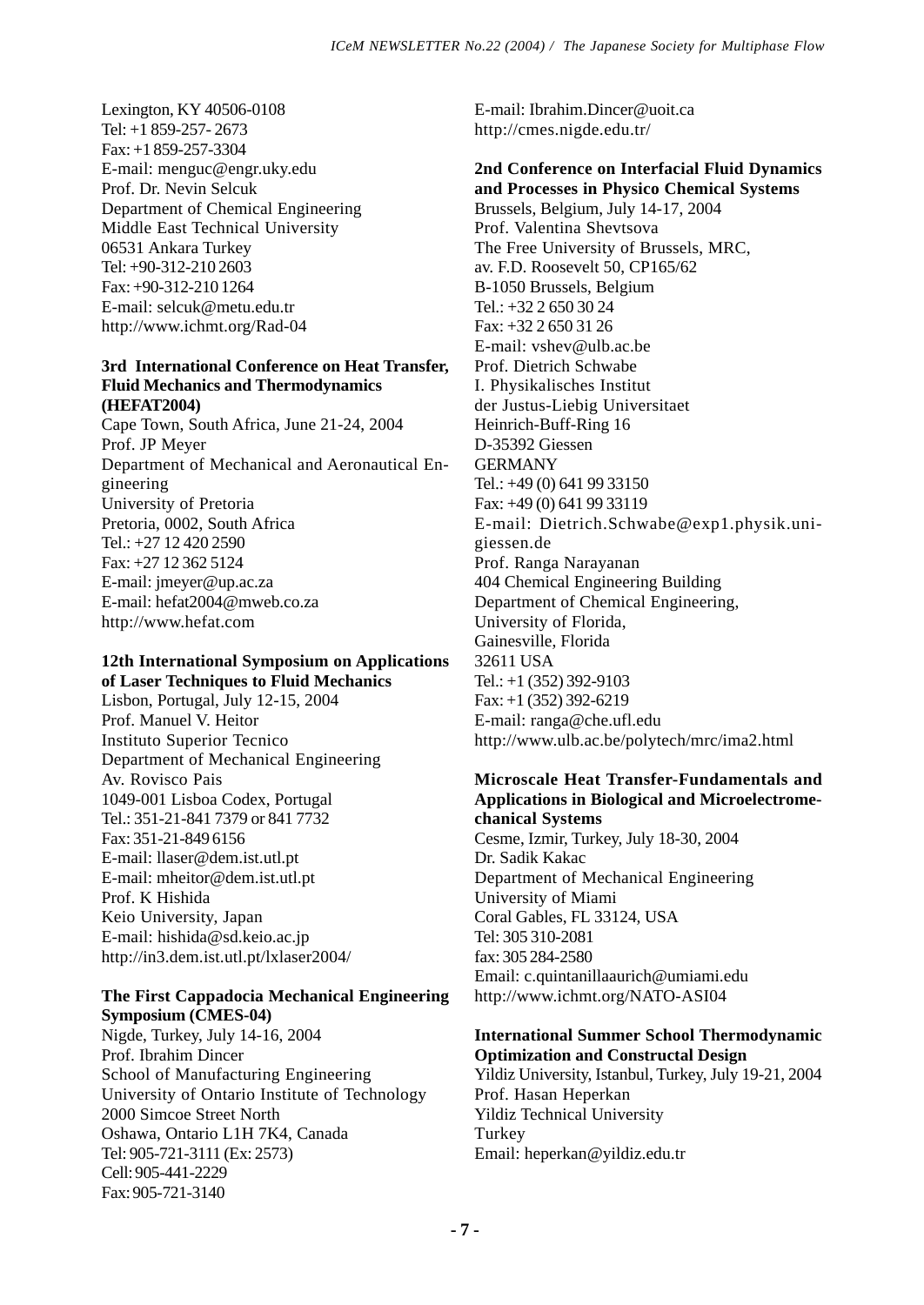# **5th International ASME/JSME/KSME Bi-Annual Symposium on Computational Technology (CFD) for Fluid/Thermal/Chemical/Stressed Systems with Industrial Applications** San Diego (La Jolla), California, USA, July 25-29, 2004 for Americas: Dr. Vladimir Kudriavtsev CFD Canada 45 English Ivyway, Toronto, ON M2H 3M3 CANADA Tel: +1-416-497-2356 Fax: +1-416-497-2356 E-mail: kudri2356@rogers.com for Japan and Pacific Rim: Dr. Satoyuki Kawano Associate Professor, Department of Aeronautics and Space Engineering, Tohoku University Aoba Aramaki 01, Aoba-ku, Sendai 980-8579, Japan Tel: +81-22-217-6980 Fax: +81-22-217-6979 E-mail: kawano@ad.mech.tohoku.ac.jp for Europe and rest of the world: Prof. Chris R. Kleijn Delft University of Technology Kramers Laboratorium voor Fysische Technologie Prins Bernhardlaan 6 2628 BW Delft, THE NETH-ERLANDS Tel: +31-15-278-2835 Fax: +31-15-278-2838 E-mail: crkleijn@klft.tn.tudelft.nl http://www.cfdcanada.com/pvp04.html

# **The 4th International Symposium on Measurement Techniques for Multiphase Flows (ISMTMF)**

Hangzhou, China, September 10-12, 2004 Prof. Hongjian Zhang Prof. Zhiyao Huang Department of Control Science and Engineering Institute of Automation Instrumentation Zhejiang University 38 Zheda Road, Hangzhou 310027, P. R. China Zip: 310027 Phone: +86-571-87952145 Fax: +86-571-87951219 E-mail: hjzhang@iipc.zju.edu.cn E-mail: zyhuang@iipc.zju.edu.cn http://www.mfmzju.com.

### **The ILASS (Institute for Liquid Atomisation and Spray Systems) Europe meeting** Nottingham, UK, September 2004

Prof. Barry Azzopardi School of Chemical, Environmental and Mining Engineering University of Nottingham

University Park NG7 2RD Nottingham ENGLAND Tel: 44 (0) 115 951 4160 Fax: 44 (0) 115 951 4115 Email: barry.azzopardi@nottingham.ac.uk

### **3rd International Symposium on Two-Phase Flow Modelling and Experimentation**

Pisa, Italy, September 22- 24, 2004 Dr. Gian Piero Celata ENEA Casaccia, Institute of Thermal-Fluid Dynamics Via Anguillarese, 301, I-00060 S.M. Galeria, Rome, Italy Tel.: +39-6-3048-3905 Fax: +39-6-3048-3026 E-mail: celata@casaccia.enea.it Prof. Paolo Di Marco University of Pisa, Department of Energetics Via Diotisalvi 2, I-56126 Pisa, Italy, Tel:  $+39-50-569-610$ Fax: +39-50-569-666 E-mail: p.dimarco@ing.unipi.it Dr. Ramesh K. Shah Rochester Institute of Technology, Rochester, NY, USA, Tel: 585-475-7439 Fax: 585-475-7710 E-mail: rkshah@attglobal.net http://www.ing.unipi.it/pisa04/

# **6th International Topical Meeting on NUclear Reactor Thermal Hydraulics, Operations and Safety (NUTHOS-6)**

Nara-Ken New Public Hall, Nara, JAPAN, October 4-8, 2004 Dr. Mamoru Akiyama Inst. Applied Energy E-mail: info@nuthos6.org http://www.nuthos6.org/

# **AIChE 2004 Annual Meeting**

Austin, TX, USA, November 7-12, 2004 http://www.aiche.org/conferences/

# **SPRAY-05 International Symposium on Heat and Mass Transfer in Spray Systems**

Antalya, Turkey, June 5-10, 2005 Professor Faruk Arinc ICHMT Secretary-General Mechanical Engineering Department Middle East Technical University 06531 Ankara, Turkey Tel: +90 312-210-5214 or 1429 Fax: +90 312-210-1331 or 1266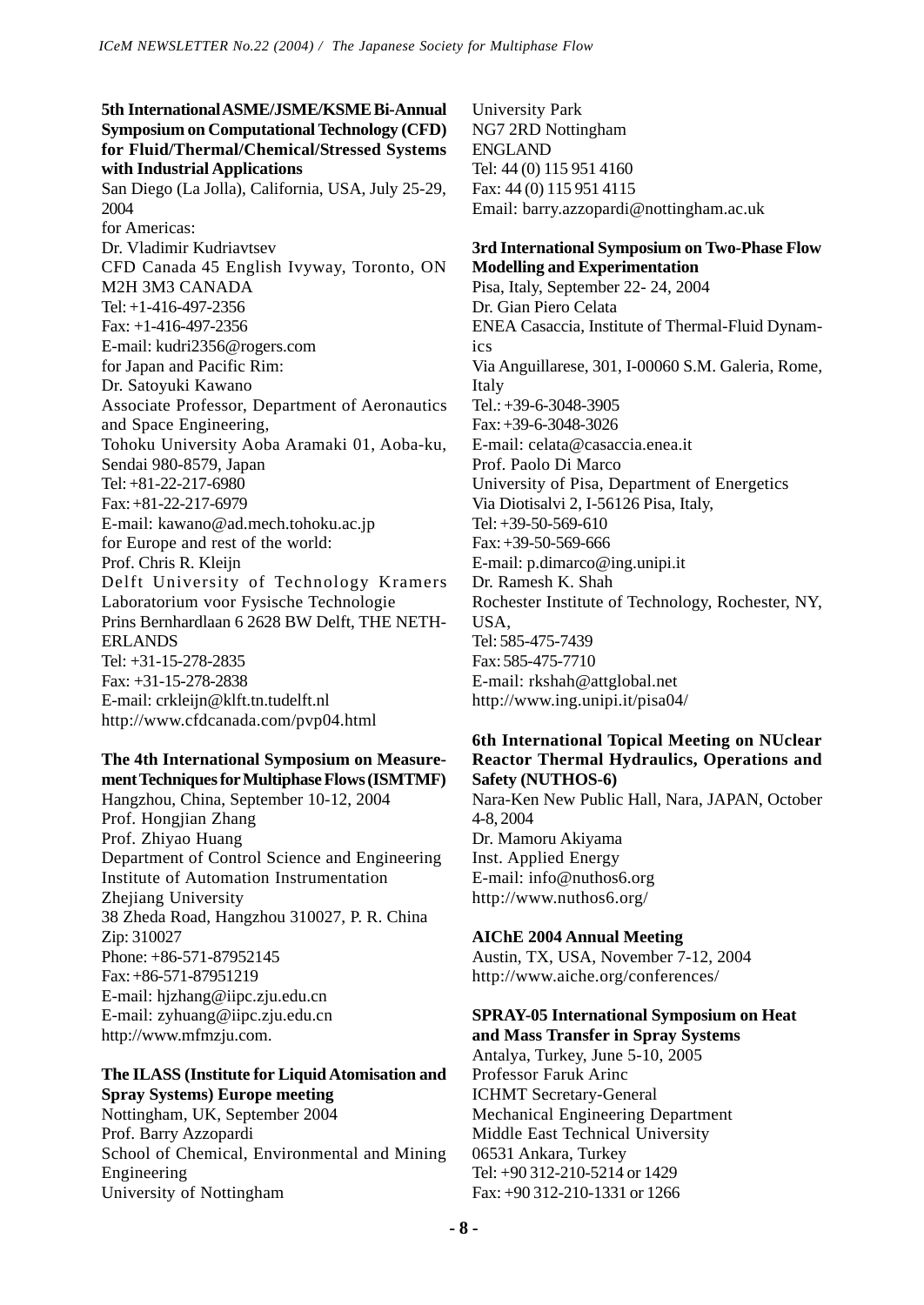E-mail: arinc@ichmt.org Professor Norman Chigier Department of Mechanical Engineering Carnegie-Melon University Pittsburgh, PA 15123 Tel: +1 412-268-2498 Fax: +1 412-268-3348 E-mail: chiger@andrew.cmu.edu http://www.ichmt.org/Spray-05

**The 13th International Heat Transfer Conference** Sydney, NSW, Australia, August 13-18, 2006 Professor Graham de Vahl Davis

Professor Eddie Leonardi School of Mechanical and Manufacturing Engineering The University of New South Wales, Sydney, Australia Fax: +61 2 9663 1222 IHTC-13 Conference Secretariat GPO Box 128, Sydney 2000, Australia Tel: +61 2 9248 0800 Fax: +61 2 9248 0894 E-mail: ihtc-13@tourhosts.com.au http://www.ihtc-13.com/

# **ICMF-2004**

# **International Conference on Multiphase Flow**

**May 31 - June 3, 2004 Yokohama Pacifico Conference Center, JAPAN**



**Chair: Prof. Yoichiro MATSUMOTO (University of Tokyo) Vice Chair: Prof. Koichi HISHIDA (Keio University) Secretaries (General): Dr. Fumio TAKEMURA (AIST) (Scientific): Prof. Akio TOMIYAMA (Kobe University)**

Home page: http://www.jsmf.gr.jp/icmf/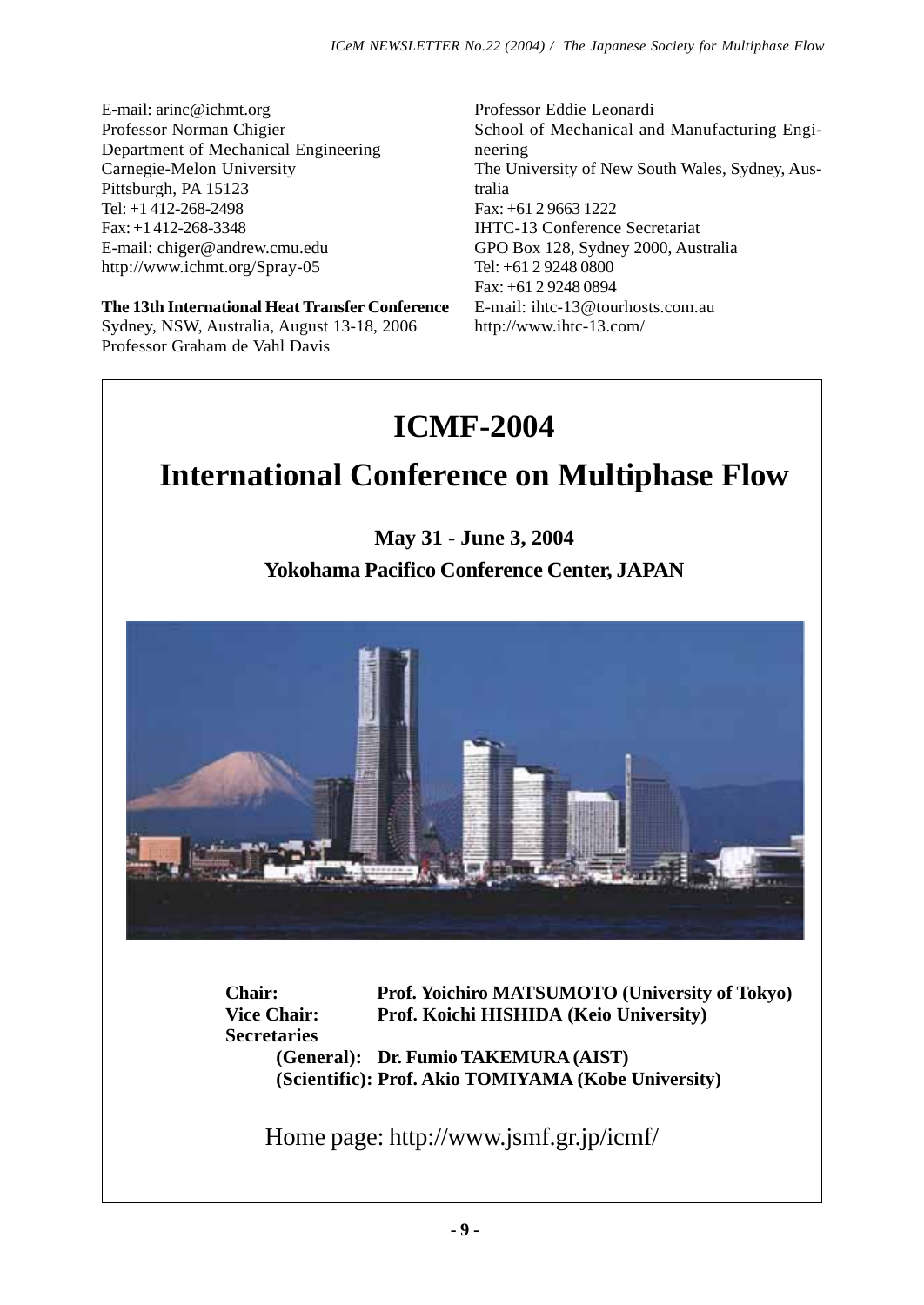# **ICMF-2004 5th International Conference on Multiphase Flow**

May 31 - June 3, 2004 Yokohama Pacifico Conference Center, JAPAN http://www.jsmf.gr.jp/icmf/

### **Governing Board**

| Professor BATAILLE, J.            | France     |
|-----------------------------------|------------|
| Professor FABRE, J.               | France     |
| Professor Hishida, K.             | Japan      |
| Professor K <sub>IM</sub> , M.-H. | Korea      |
| Professor MATSUMOTO, Y. (Chair)   | Japan      |
| Professor MICHAELIDES, E. E.      | USA        |
| Professor Prosperetti, A.         | <b>USA</b> |
| Professor REEKS, M. W.            | UK         |
| Professor Roco, M.C.              | <b>USA</b> |
| Professor SOMMERFELD, M.          | Germany    |
| Professor THEOFANOUS, T.          | USA        |
| Professor Zhou, L.-X.             | China      |

### **International Organizing Committee**

| Prof. MATSUMOTO, Y. (Chair)               | Japan          |
|-------------------------------------------|----------------|
| Prof. MICHAELIDES, E. E. (Vice chair) USA |                |
| Prof. FABRE, J. (Vice chair)              | France         |
| Prof. AKHATOV, I.                         | Russia         |
| Prof. Aritomi, M.                         | Japan          |
| Prof. BATAILLE, J.                        | France         |
| Prof. BOHNET, M. W.                       | Germany        |
| Prof. BRENNEN, C. E.                      | <b>USA</b>     |
| Prof. Ceccio, S.                          | <b>USA</b>     |
| Prof. CELATA, G. P.                       | Italy          |
| Prof. Crespo, A.                          | Spain          |
| Prof. Crowe, C. T.                        | <b>USA</b>     |
| Prof. DELHAYE, J.-M.                      | <b>USA</b>     |
| Prof. DRAHOS, J.                          | Czech Republic |
| Prof. EATON, J. K.                        | <b>USA</b>     |
| Prof. FUKANO, T.                          | Japan          |
| Prof. GIDASPOW, D.                        | <b>USA</b>     |
| Prof. HANRATTY, T. J.                     | <b>USA</b>     |
| Prof. HETSRONI, G.                        | <b>Israel</b>  |
| Prof. Hewitt, G. F.                       | UK             |
| Prof. Ishii, M.                           | USA            |
| Prof. KARABELAS, A. J.                    | Greece         |
| Dr. K <sub>IM</sub> , J. H.               | Korea          |
| Prof. KIM, M. H.                          | Korea          |
| Prof. LAHEY, R. T.                        | USA            |
| Prof. LANCE, M.                           | France         |
| Prof. LOTH, E.                            | <b>USA</b>     |
| Prof. MAEDA, M.                           | Japan          |
| Prof. MATSUI, G.                          | Japan          |
| Prof. M.ELER, U                           | Germany        |
| Prof. NIGMATULIN, R.                      | Russia         |

Prof. Ozawa, M. Japan Prof. Ozbelge, T. A. Turkey Prof. Perkins, R. J. France<br>Prof. Podowski. M. Z. USA Prof. PODOWSKI, M.Z. Prof. SAKAGUCHI, T. Japan<br>Prof. Serizawa, A. Japan Prof. SERIZAWA, A. Prof. SHERIF, S. A. USA Prof. Shoukri, M. Canada Prof. SINCLAIR, J. L. USA<br>Prof. SOMMERFELD, M. Germany Prof. SOMMERFELD, M. Prof. Stock, D. E. USA Prof. TAYLOR, A. UK Prof. Theofanous, T. **USA** Prof. Tsun, Y. Japan Prof. WALLIS, G. B. USA Prof. ZALESKI, S. Prof. ZHOU, L.-X. China Prof. ZUN, I. Slovenia

### **International Scientific Committee**

(Only Chairpersons are listed.)

| Prof. Hishida, K. (Chair)                      | Japan |
|------------------------------------------------|-------|
| Prof. Prosperetti, A. ( <i>Vice chair</i> )    | USA   |
| Prof. YADIGAROGLU, G. (Vice chair) Switzerland |       |

### **Local Organizating Committee**

Matsumoto, Y. (*Chair*), Hishida, K. (*Vice chair*), Takemura, F. (*Secretary general*), Tomiyama, A. (*Scientific secretary*),

Mishima, K., Ozawa, M., Hagiwara, Y., Takamasa, T., Tsuchiya, K., Kajishima, T., Hosokawa, S., Takagi, S., Sato, Y., Sou, A.

Contact address: E-mail: *icmf@jsmf.gr.jp*

### **Venue**

The Conference will be held in the PACIFIC CONVENTION PLAZA YOKOHAMA Conference Center, Japan. Yokohama is an international port city located in the Metropolitan Area of Japan, which was opened to the foreign countries in 1859. Since then, this city has been keeping an international, exotic and entrepreneurial atmosphere. PACIFICO YOKOHAMA is a part of the newly developed water front area in Yokohama, known as "*Minato Mirai* 21" or "Future Port 21."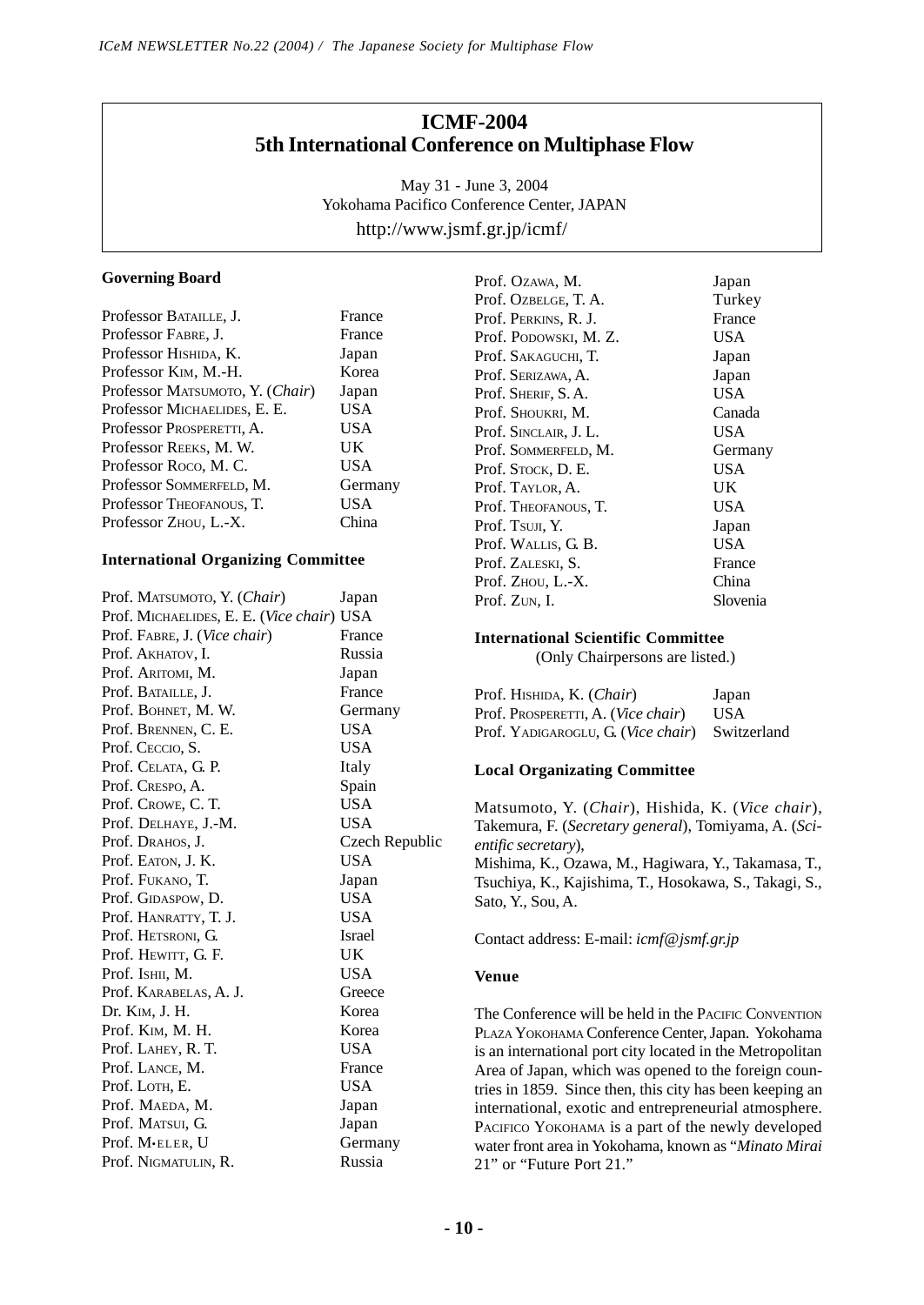# Time Table of ICMF-2004, Yokohama

### May 30, Sunday

### June 2, Wednesday

| 16:00-18:30 | Registration                                                                         |                     | 08:40-09:30 Plenary Lecture 4 (Room A)                        |
|-------------|--------------------------------------------------------------------------------------|---------------------|---------------------------------------------------------------|
|             |                                                                                      |                     | 09:40-10:20 Keynote Lectures 9, 10 (Rooms A, B)               |
|             | May 31, Monday                                                                       |                     | 10:20-10:50 Coffee Break                                      |
| 08:40-      | Registration                                                                         |                     | 10:50-12:30 Oral Session 6                                    |
|             | 10:10-10:50 Opening Ceremony (Room A)                                                |                     | Room A OS7<br>Interface Tracking Simulation                   |
|             | 10:50-11:40 Plenary Lecture 1 (Room A)                                               |                     | Room B Scope A Bubble-Bubble Interaction                      |
|             | 11:40-12:30 Plenary Lecture 2 (Room A)                                               |                     | Room C Scope A Wave & Instability                             |
|             | 13:50-14:30 Keynote Lectures 1, 2 (Rooms A, B)                                       |                     | Room D Scope C Condensation                                   |
|             | 14:40-16:00 Oral Session 1                                                           |                     | Room E Scope D Phase Change & Cavitation                      |
|             | Room A OS7<br>Cavitation                                                             |                     | Room F Scope B Flow Regime & Transition                       |
|             | Room B Scope A Droplet & Breakup                                                     |                     | Room G Scope D Liquid-Liquid Flow                             |
|             | Room C OS7<br>Wave                                                                   |                     | Room H Scope B Micro/Mini Channels                            |
|             | Room D OS6<br>Optical Instrumentation                                                |                     | Room   OS4<br>Separation & Control                            |
|             | Room E Scope D Gas-Solid Channel Flow                                                |                     | Room J Scope C Pool & Nucleate Boiling                        |
|             | Room F Scope B Bubble Column & Bed                                                   |                     | 13:50-14:30 Keynote Lectures 11, 12 (Rooms A, B)              |
|             | Room G Scope B Fluidized Bed                                                         |                     | 14:40-16:00 Oral Session 7                                    |
|             | Room H OS7<br>Bubble Tracking & Hybrid Methods                                       |                     | Room A OS7<br>Drag, Lift & Virtual Mass Forces                |
|             | Scope E Gas-Liquid Systems<br>Room I                                                 |                     | Room B Scope A Gas-Liquid Flow                                |
|             | Room J OS5<br>Microbubble Drag Reduction                                             |                     | Particle-Turbulence Interaction<br>Room C OS7                 |
|             | 16:00-16:30 Coffee Break                                                             |                     | Room D Scope C Flow Boiling                                   |
|             | 16:30-18:30 Oral Session 2                                                           |                     | Room E Scope D Particle Size Measurement                      |
|             | Room A Scope C Pool & Subcooled Boiling                                              |                     | Room F OS7<br>Modeling & Simulation                           |
|             | Room C Scope A Interface                                                             |                     | Room G OS3<br>Bubble Plume & Granular Flow                    |
|             | Room D OS6<br><b>PM</b>                                                              |                     | Room H Scope D Fluid-Solid Flow                               |
|             | Room E Scope D Bubbly Flow                                                           |                     | OS <sub>4</sub><br>Micro/Mini Channels<br>Room I              |
|             | Room F OS7<br>Liquid Breakup & Drop                                                  |                     | Room J Scope E Rod Bundle                                     |
|             | Room G Scope B Particle-Turbulence Interaction                                       |                     | 16:00-16:30 Coffee Break                                      |
|             | Room H Others Heat & Mass Transfer                                                   |                     | 16:30-17:10 Keynote Lectures 13, 14 (Rooms A, B)              |
|             | Room I Scope E Heat Exchanger                                                        |                     | 17:20-18:40 Oral Session 8                                    |
|             | Room J OS5<br>Microbubble Flow                                                       |                     | RoomA OS7<br>Bubble-Turbulence/Wake Interaction               |
|             | 19:00-20:30 Welcome Reception (Room B)                                               |                     | Room B Scope A Liquid Jet                                     |
|             |                                                                                      |                     | Room C OS7<br>Particle-Turbulence Interaction                 |
|             | June 1, Tuesday                                                                      |                     | Room D OS1<br><b>Droplet</b>                                  |
|             |                                                                                      |                     | Room E Scope D Particle Flow Simulation                       |
|             | 08:40-09:30 Plenary Lecture 3 (Room A)                                               |                     | Room F Scope B Bubbly Flow                                    |
|             | 09:40-10:20 Keynote Lectures 3, 4 (Rooms A, B)                                       |                     | Cloud Droplet Flow<br>Room G OS3                              |
|             | 10:20-10:50 Coffee Break                                                             |                     | Particle & Droplet<br>Room H Others                           |
|             | 10:50-12:30 Oral Session 3                                                           |                     | Micro, Nano Particle & Bubble I<br>OS4<br>Room I              |
|             | Room A Scope B Atomization                                                           |                     | Room J Scope E Nuclear Engineering                            |
|             | Room B Scope A Single Bubble & Drop                                                  |                     | 12:00-16:30 Poster Session 2 (Lounge)                         |
|             | Room C Scope A Wave                                                                  | 19:00-21:30 Banquet |                                                               |
|             | Room D OS6<br>Tomography                                                             |                     |                                                               |
|             | Room E Scope D Interface Tracking Method                                             |                     | June 3, Thursday                                              |
|             | Room F Scope B Bubbly Flow                                                           |                     | 08:40-09:30 Plenary Lecture 5 (Room A)                        |
|             | Room G Scope B Film & Annular Flows                                                  |                     | 09:40-10:40 Oral Session 9                                    |
|             | Room H OS2<br>Microgarvity                                                           |                     | Room A OS7<br><b>Heat Transfer</b>                            |
|             | Scope E Inclined Flow & Flowmeter<br>Room I                                          |                     | Room B Scope A Single Particle                                |
|             | Room J 0S5<br>Microbubble Generator & System                                         |                     | Room C Scope A Gas-Liquid Flow                                |
|             | 13:50-14:30 Keynote Lectures 5, 6 (Rooms A, B)                                       |                     | Room D Scope A Particle Flow                                  |
|             | 14:40-16:00 Oral Session 4                                                           |                     | Room E Scope D Gas-Liquid Interface                           |
|             | Room A OS7<br>Drop & Heat Transfer<br>Room B Scope A Forces acting on Fluid Particle |                     | Room F Scope B Advanced Model & Simulation                    |
|             |                                                                                      |                     | Room G OS7<br>Averaged Method for Particle Flow               |
|             | Room C Scope D Gas-Liquid Flow<br>Room D Scope C Dilute Particle Flow                |                     | Room H Scope D Two-Phase Flow in Chemical Process             |
|             |                                                                                      |                     | OS <sub>4</sub><br>Micro. Nano Particle & Bubble II<br>Room I |
|             | Room E Scope D Dispersed Flow Simulation<br>Room F Scope B Bubble & Slug Flows       |                     | Room J Scope E Two-Phase Flow in Vessel                       |
|             | Room G Scope E Fluidized Bed                                                         |                     | 10:40-11:10 Coffee Break                                      |
|             |                                                                                      |                     | 11:10-12:30 Oral Session 10                                   |
|             | Room H Others Motion of Solid & Fluid Particles                                      |                     | Room A Scope A Gas-Liquid Flow                                |
|             | Room I Scope E Atomization & Spray                                                   |                     | Room B Scope A Particle-Particle Interaction                  |
|             | Room J Scope F PDFSimulation of Dispersed Flow                                       |                     | Room C Scope E Spray & Jet                                    |
|             | 16:00-16:30 Coffee Break                                                             |                     | Room D Scope C Heat & Mass Transfer                           |
|             | 16:30-17:10 Keynote Lectures 7, 8 (Rooms A, B)<br>17:20-18:40 Oral Session 5         |                     | Room F Scope B Slug Flow                                      |
|             | Room A OS7<br>Particle Flow                                                          |                     | Room G OS7<br>Gas-Solid Flow                                  |
|             |                                                                                      |                     | Room H Others<br>Multiphase CFD                               |
|             | Room B Scope A Drop<br>Room C OS7<br>New Models & Methods                            |                     | Room I<br>OS <sub>4</sub><br><b>MEMS</b>                      |
|             | Room D Scope C Droplet & Jet                                                         |                     | Room J Scope E Particle Flow                                  |
|             | Room E Scope B Gas-Liquid Channel Flow                                               |                     | 13:50-14:50 Award Lectures (Room A)                           |
|             | Room F Scope B Three-phase & Non Newtonian                                           |                     | 14:50-15:50 Special Session (Room A)                          |
|             | Room G Scope B G-L Flow in Complex Geometry                                          |                     | 15:50-16:00 Closing Ceremony (Room A)                         |
|             | Room H Others Drop & Bubble Motion                                                   |                     |                                                               |
|             | Scope D Velocity Field around Bubble<br>Room I                                       |                     |                                                               |
|             | Room J Scope F PDFSimulation of Dispersed Flow                                       |                     | June 4, Friday                                                |
|             | 12:00-16:30 Poster Session 1 (Lounge)                                                |                     | Technical Tour (Tentative)                                    |
|             |                                                                                      |                     |                                                               |

Scope A Constituent Elements of Multiphase Flows

- Scope B Adiabatic Multiphase Flows<br>Scope C Diabatic Multiphase Flows<br>Scope C Diabatic Multiphase Flows<br>Scope D Advanced Models and Instrumentations
- 
- Scope B Advanced M<br>Scope E Applications<br>OS1 Application c Application of PDF/Kinetic Approaches to Dispersed Flows

OS5 Micro-Bubble and Its Application<br>OS6 Micro-Bubble and Its Application<br>OS6 Imaging & Tomographic Techniques<br>OS7 Computational Simulation of Multidimensional Multiphase Flows

OS3 Two-Phase Flow Applications in Environmental Systems<br>OS4 Microscale Phenomena in Multiphase Flows

OS2 Microgravity Boiling and Two-Phase Flows